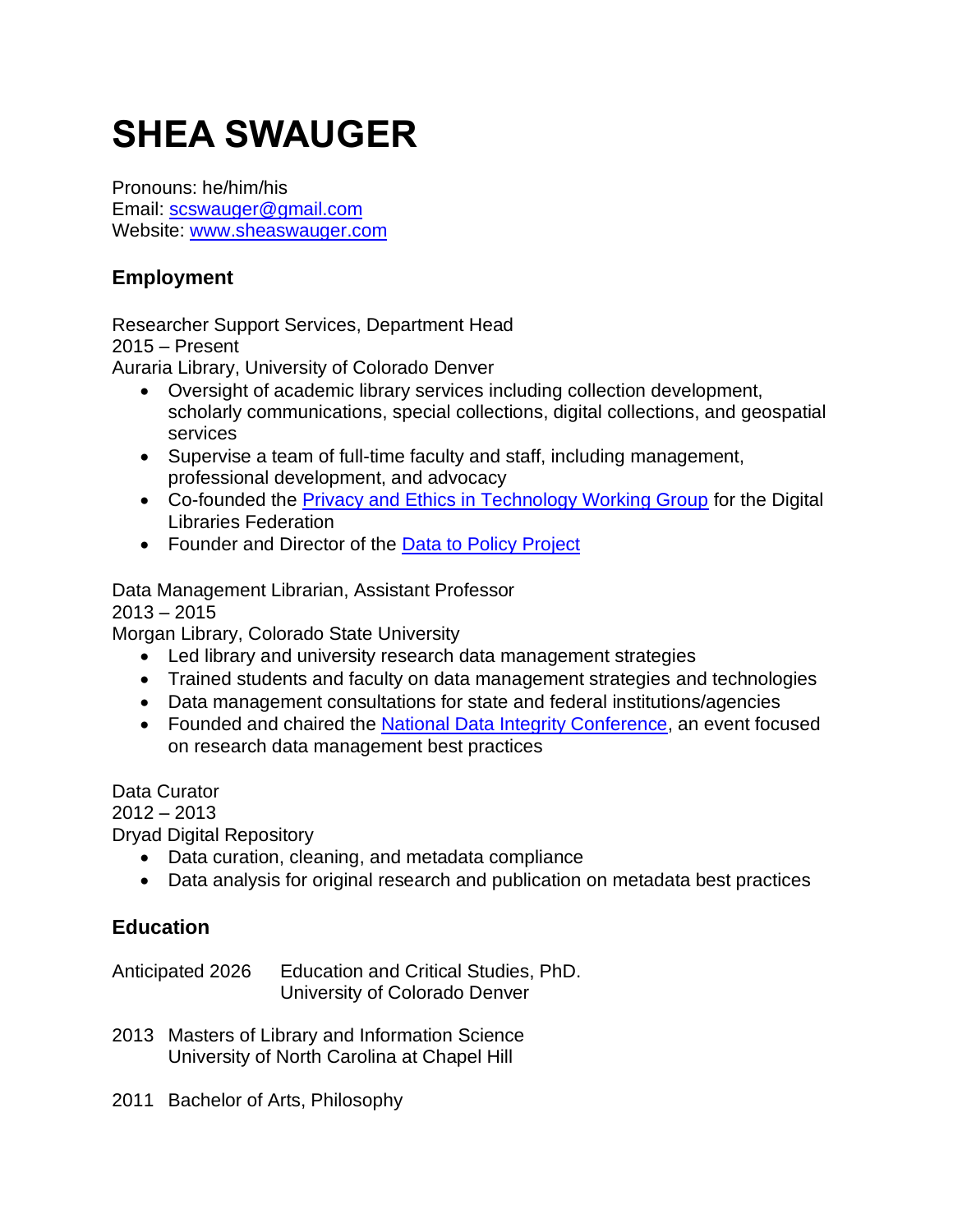University of Colorado Denver

#### **Book Chapters**

2020 Swauger, Shea. 'Our Bodies Encoded: Algorithmic Test Proctoring in Higher Education'. Stommel, Jesse, Friend, Chris, Micheal Morris, Sean (Editors), 'Critical Digital Pedagogy: A Collection' (pages 51 - 63) Hybrid Pedagogy <https://cdpcollection.pressbooks.com/>

#### **Select Publications/Presentations**

- 2022 Swauger, Shea. 'Review of 'Teaching Machines: The History of Personalized Learning.' College and Research Libraries. July 2022. Forthcoming.
- 2021 Swauger, Shea. 'The next normal: Algorithms will take over college, from admissions to advising.' The Washington Post. October, 2022. [https://www.washingtonpost.com/outlook/next-normal-algorithms](https://www.washingtonpost.com/outlook/next-normal-algorithms-college/2021/11/12/366fe8dc-4264-11ec-a3aa-0255edc02eb7_story.html)[college/2021/11/12/366fe8dc-4264-11ec-a3aa-0255edc02eb7\\_story.html](https://www.washingtonpost.com/outlook/next-normal-algorithms-college/2021/11/12/366fe8dc-4264-11ec-a3aa-0255edc02eb7_story.html)
- 2021 Swauger, Shea. 'Leaving Surveillance Tech Behind in Higher Education: Towards Trust and Abolition'. The Othering and Belonging Institute. University of California Berkeley [https://belonging.berkeley.edu/leaving-surveillance-tech-behind-higher](https://belonging.berkeley.edu/leaving-surveillance-tech-behind-higher-education-towards-trust-and-abolition)[education-towards-trust-and-abolition](https://belonging.berkeley.edu/leaving-surveillance-tech-behind-higher-education-towards-trust-and-abolition)
- 2021 Swauger, Shea. 'Privacy in Libraries: The Thing That Gets You to the Thing' Keynote for the Colorado Association of Libraries Annual Conference. <https://www.sheaswauger.com/post/the-thing-that-gets-us-to-the-thing>
- 2020 Swauger, Shea. 'Software That Monitors Students During Tests Perpetuates Inequality and Violates Their Privacy,' MIT Technology Review. August, 7, 2020 [https://www.technologyreview.com/2020/08/07/1006132/software-algorithms](https://www.technologyreview.com/2020/08/07/1006132/software-algorithms-proctoring-online-tests-ai-ethics/)[proctoring-online-tests-ai-ethics/](https://www.technologyreview.com/2020/08/07/1006132/software-algorithms-proctoring-online-tests-ai-ethics/)
- 2020 Swauger, Shea. 'Remote Testing Monitored by AI is Failing the Students Forced to Undergo It,' NBC News THINK. November 7, 2020 [https://www.nbcnews.com/think/opinion/remote-testing-monitored-ai-failing](https://www.nbcnews.com/think/opinion/remote-testing-monitored-ai-failing-students-forced-undergo-it-ncna1246769)[students-forced-undergo-it-ncna1246769](https://www.nbcnews.com/think/opinion/remote-testing-monitored-ai-failing-students-forced-undergo-it-ncna1246769)
- 2020 Swauger, Shea. 'Our Bodies Encoded: Algorithmic Test Proctoring in Higher Education'. April, 2, 2020. Hybrid Pedagogy [https://hybridpedagogy.org/our-bodies-encoded-algorithmic-test-proctoring-in](https://hybridpedagogy.org/our-bodies-encoded-algorithmic-test-proctoring-in-higher-education/)[higher-education/](https://hybridpedagogy.org/our-bodies-encoded-algorithmic-test-proctoring-in-higher-education/)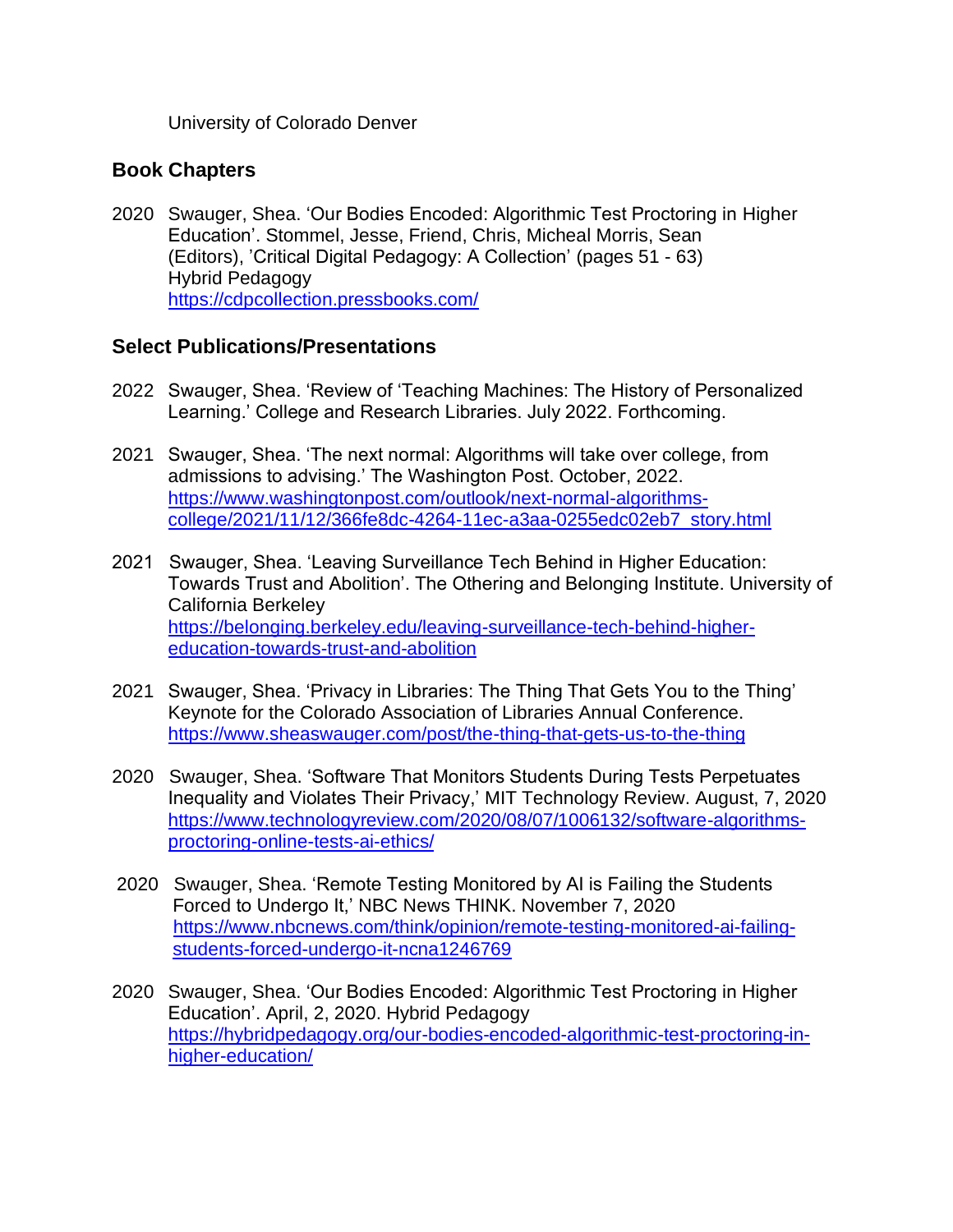- 2020 Young, Scott, Walker, Paige, Swauger, Shea, Gibeault, Michelle, Mannheimer, Sara, Clark, Jason. 'Designing and Sustaining Privacy-Oriented Library Services through Community Participation'. Journal of Intellectual Freedom and Privacy. <https://osf.io/preprints/lissa/m8rg3/>
- 2020 Briney, Kristin, Yoose, Becky, Ockerbloom, John Mark, Swauger, Shea. 'A Practical Guide to Performing a Library User Data Risk Assessment in Library-Built Systems.' Digital Library Federation, May 2020 <http://doi.org/10.17605/OSF.IO/V2C3M>
- 2020 Swauger, Shea. 'The Prison to School Pipeline of EdTech'. Colorado Learning and Teaching with Technology. August 6, 2020. <http://digital.auraria.edu/IR00000186/00001>
- 2020 Swauger, Shea. 'The Imitation Game'. Digital Pedagogy Lab Workshop. July 27, 2020. [https://www.youtube.com/watch?v=ORr9Xa7omhc&feature=emb\\_title](https://www.youtube.com/watch?v=ORr9Xa7omhc&feature=emb_title)
- 2020 Swauger, Shea, Debay, Dennis, Ferrara, Michael, Fritz, Diane, Mariner, Matthew. 'The Data to Policy Project: A Framework for Social Justice Advocacy in Mathematics Education.' Joint Mathematics Meeting, American Mathematical Society. Denver, CO January 18<sup>th</sup> 2020 <http://digital.auraria.edu/IR00000115/00001>
- 2019 Shea Swauger, Paige Walker, Scott Young, Michelle Gibeault, Margaret Heller. 'On Technologies of Surveillance: Skills, Strategies, and Ethical Approaches for Interrogating the Collection and Analysis of Library User Data.' Learn@DLF, Digital Library Federation Forum Pre-Conference. Tampa, FL. October 2019. <http://digital.auraria.edu/IR00000113/00001>
- 2019 Swauger, Shea 'Never Neutral: Data, Equity, and How They Can Work Together' Colorado Learning and Teaching with Technology 2019 <http://digital.auraria.edu/IR00000103/00001>
- 2019 Swauger, Shea. 'Applications of Data Science' CU Denver Data Science Symposium – Panel Moderator
- 2019 Swauger, Shea. 'The Eugenic Gaze: Algorithmic Test Proctoring in Higher Education' HASTAC, University of British Columbia, May 16 – 18 2019 <http://digital.auraria.edu/IR00000096/00001>
- 2018 Robinson, Danielle, Swauger, Shea, et al. 'Open Source Alliance for Open Scholarship Handbook.' Code For Science. New York, New York. <https://osaos.codeforscience.org/>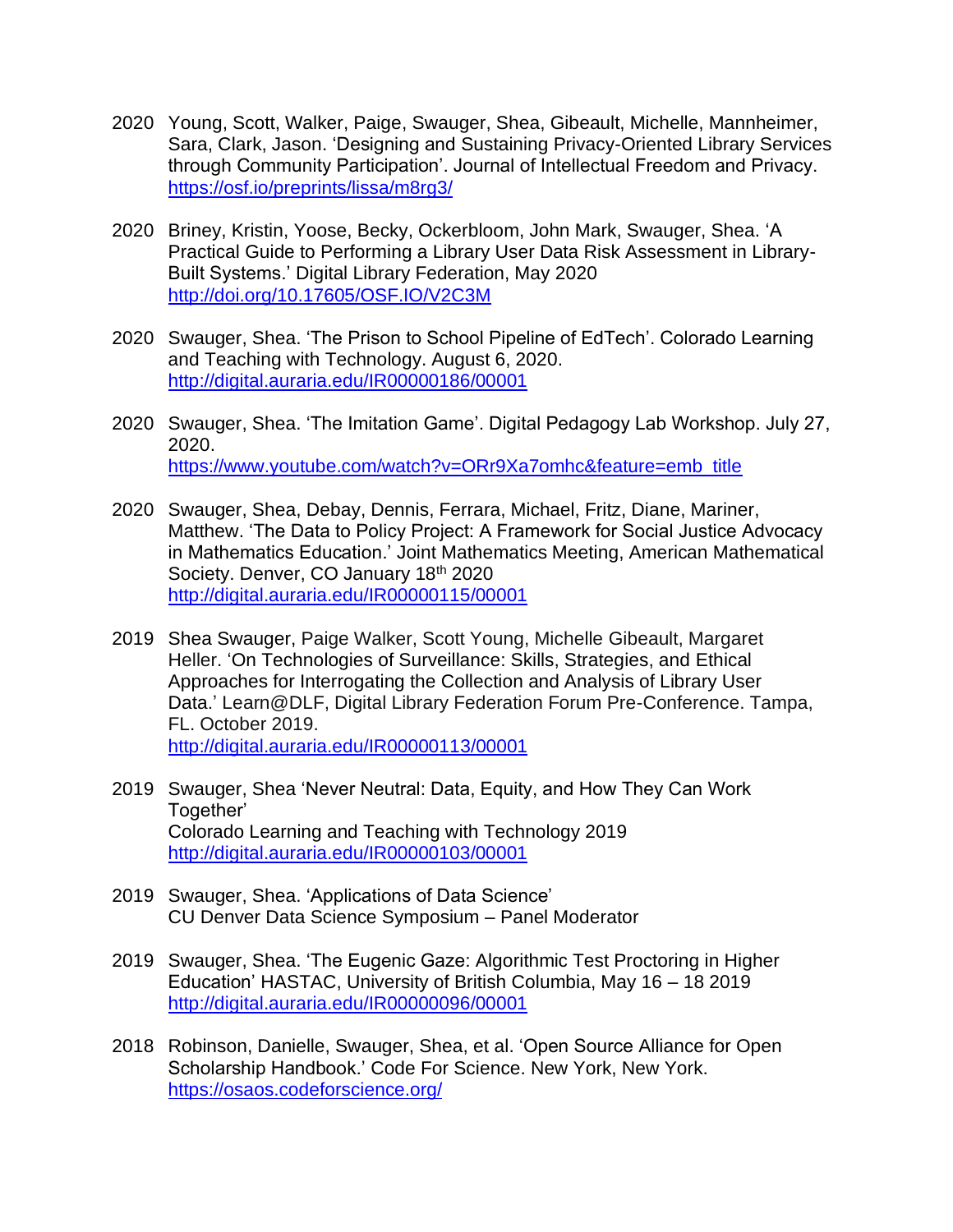- 2017 Shorish, Yasmeen, Swauger, Shea. 'New Technologies of Surveillance Group'. Digital Library Federation, Council on Library and Information Resources. December 15, 2017. <https://www.diglib.org/technologies-surveillance-dlf-group/>
- 2017 Swauger, Shea. 'Defining Consent in Social Media Research'. The Humanities and Technology Camp, American Historical Association, Denver, CO 80204 January 4, 2017
- 2017 Swauger, Shea. Shorish, Yasmine 'Surveyance or Surveillance? Data Ethics in Library Technology' Digital Library Federation, October 23, 2018 Pittsburg, PA <https://osf.io/eghdn/>
- 2017 Swauger, Shea. 'Sex, Lies, and Data' University of Massachusetts eScience Symposium, Worcester, MA, April 5, 2018 [https://www.youtube.com/watch?v=9-j4b\\_q7\\_bQ](https://www.youtube.com/watch?v=9-j4b_q7_bQ)
- 2017 Swauger, Shea. "Open access, Power, and Privilege: A response to 'What I learned from predatory publishing'". College and Research Libraries News. 2017 Vol. 78 No. 11 <https://crln.acrl.org/index.php/crlnews/article/view/16837/18435>

2015 Swauger S., Vision T.J. 'What Factors Influence Where Researchers Deposit

- their Data? A Survey of Researchers Submitting to Data Repositories'. International Journal of Digital Curation. 2015 Vol. 10, No. 1, pp. 68-81 <http://hdl.handle.net/10217/89171>
- 2014 Swauger, Shea. 'Sharing is Caring, but Should It Count?' DataPub Guest Blog Post, California Digital Library <http://datapub.cdlib.org/2014/07/23/sharing-is-caring-but-should-it-count/>
- 2015 Swauger, Shea. 'ETDPlus' 2015 National Data Integrity Conference. Fort Collins, CO <http://hdl.handle.net/10217/167271>
- 2015 Swauger, Shea. Data Management and the Research Process National Wildlife Research Center Science Meeting, Fort Collins, CO
- 2015 Swauger, Shea. 'Big Data: Big Opportunities or Big Trouble?' Professional Development Institute. Colorado State University, Fort Collins CO <http://www.slideshare.net/SheaSwauger/big-data-big-opportunities-or-big-trouble>
- 2015 Swauger, Shea. 'Research Data Systems and Data Management.' Professional Development Institute, Colorado State University, Fort Collins CO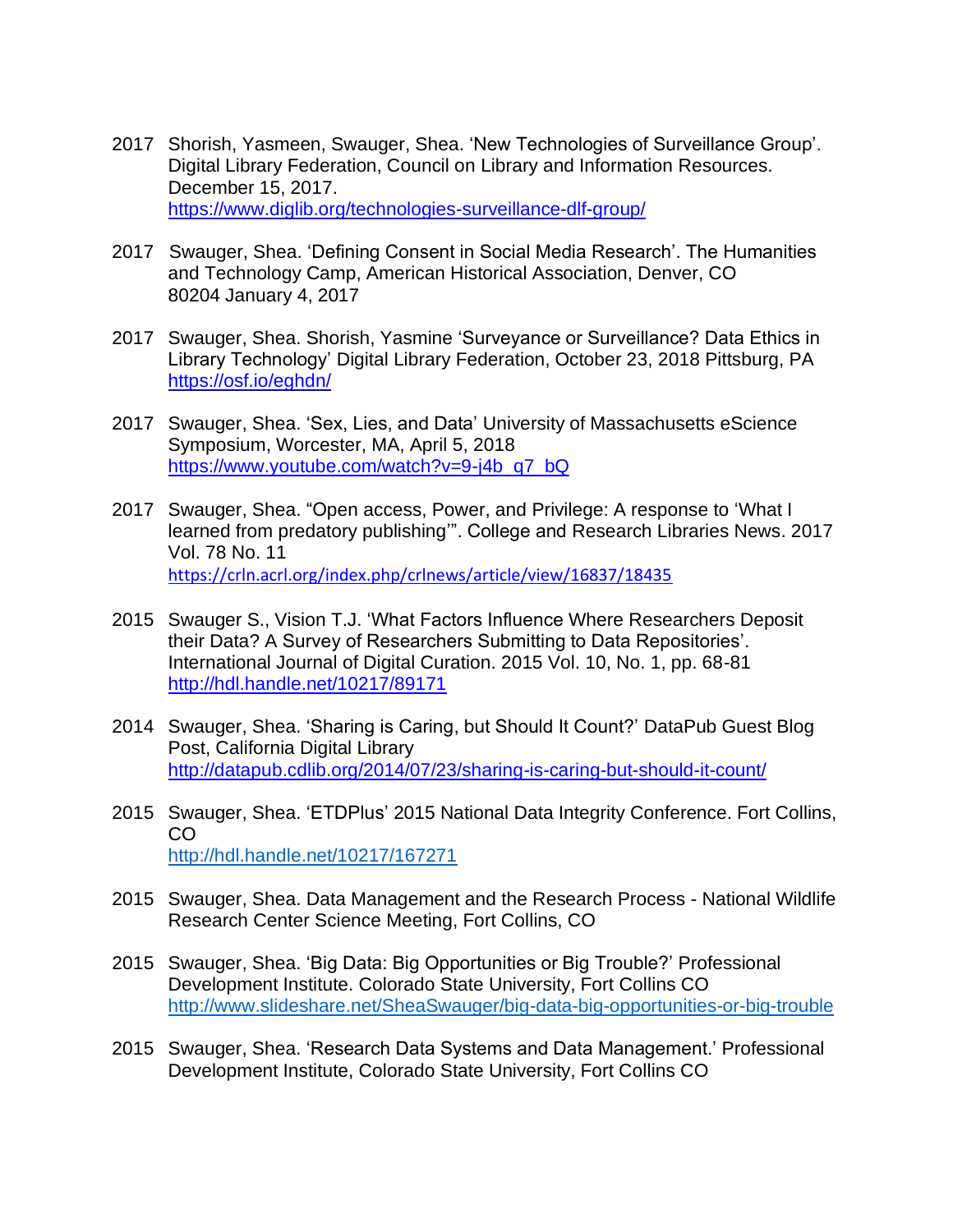- 2015 Swauger, Shea. 'The Digital Repository and the Research Process.' Master Teacher Initiative, College of Agriculture, Fort Collins, CO
- 2014 Swauger, Shea. 'Data Sharing and Tenure: Barriers to Faculty Data Sharing' Alliance Research Data Management Conference, Denver, CO [http://www.slideshare.net/SheaSwauger/data-sharing-and-the-tenure-and](http://www.slideshare.net/SheaSwauger/data-sharing-and-the-tenure-and-promotion-process)[promotion-process](http://www.slideshare.net/SheaSwauger/data-sharing-and-the-tenure-and-promotion-process)
- 2014 Kaplan, N. E., Draper, D. C., Paschal, D. B., Moore, J. C., Baker, K. S., & Swauger, S. 'Data curation issues in transitioning a field science collection of long-term research data and artifacts from a local repository to an institutional repository'. International Digital Curation Conference, San Francisco, CA. [http://cirssweb.lis.illinois.edu/Documents/Publications\\_docs/Kaplan2014a.pdf](http://cirssweb.lis.illinois.edu/Documents/Publications_docs/Kaplan2014a.pdf)
- 2014 Swauger, Shea. 'Introduction to Data Management.' National Wildlife Research Center, Fort Collins, CO
- 2014 Swauger, Shea. 'Data Management and Library Services.' Graduate Seminar, Forestry Department, CSU, Fort Collins CO
- 2014 Swauger, Shea. 'Digital Preservation in the Research Process.' Master Teacher Initiative, College of Agriculture, Fort Collins, CO
- 2014 Swauger, Shea. 'Introduction to Data Management.' Master Teacher Initiative, College of Agriculture, Fort Collins, CO
- 2014 Swauger, Shea. 'Curating Digital Research Data.' Society of Rocky Mountain Archivists, Denver, CO
- 2013 Greenberg, Jane, Swauger, Shea, Feinstein, Elena M. 'Metadata Capital in a Data Repository'. Proceedings of the International Conference on Dublin Core and Metadata Applications 2013: 140-150. <http://dcpapers.dublincore.org/pubs/article/view/3678/1901>
- 2013 Swauger, Shea. 'Introduction to Time Travel -or- How to Send Your Files to the Future.' Professional Development Institute, Colorado State University, Fort Collins CO <http://www.slideshare.net/SheaSwauger/digital-preservation-30007592>
- 2013 Swauger, Shea. 'The Changing Landscape of Research: An Introduction to Data Management.' Professional Development Institute, Colorado State University, Fort Collins CO
- 2013 Swauger, Shea. 'Geocoding Your Catalog: How to Create a Simple, Dynamic Access Point' Electronic Resources & Libraries Conference, Austin, TX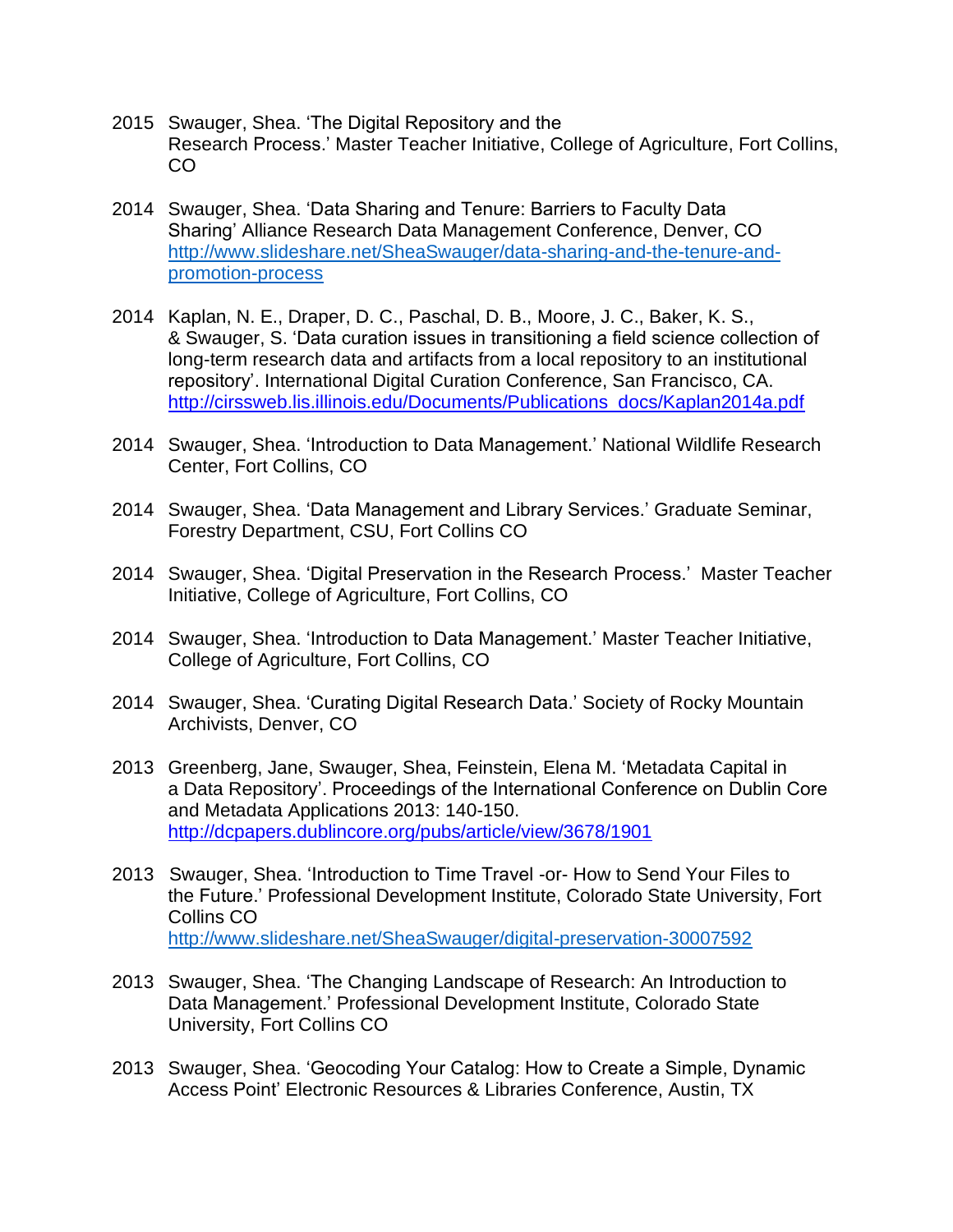<http://www.slideshare.net/SheaSwauger/geocoding-catalogs-26837973>

- 2013 Earls, A. C., Clary, E., Greenberg, J., Kirschenfeld, A., Murillo, A. P., Robertsons, W. D., Swauger, S., Anderson, W. L. 'The Data-at-Risk Initiative: A metadata scheme for documenting data rescue activities' iPRES 2013. Lisbon, Portugal.
- 2011 Swauger, Shea. 'Context and Original Order in Born Digital Collections' Wilson Library Special Collections Lighting Talks, Chapel Hill, NC

#### **Funded Grants**

2016 Magle, Tobin, Johnson, Andrew, Swauger, Shea, Knuth, Shelly. Wasser, Leah. 'Multi-Campus Women in Science and Engineering Software Carpentry Workshops' University of Colorado Boulder Diversity and Excellence Grant Award Amount: \$3,000

#### **Awards/Fellowships**

- 2020 Excellence in Leadership and Service Award. Auraria Library Faculty, University of Colorado Denver
- 2019 2021 thinqstudio Faculty Fellowship, University of Colorado Denver
- 2018 1<sup>st</sup> Place Award. 'Open WiFi: Auraria Connected' PitchLX, Metropolitan State University of Denver's Teaching and Learning with Technology

#### **Selected Media Interviews**

- 2021 'Time to Rethink AI Proctoring?' Inside Higher Ed. [https://www.insidehighered.com/news/2021/05/28/are-colleges-checking-ais](https://www.insidehighered.com/news/2021/05/28/are-colleges-checking-ais-work-remote-exam-proctoring)[work-remote-exam-proctoring](https://www.insidehighered.com/news/2021/05/28/are-colleges-checking-ais-work-remote-exam-proctoring)
- 2021 'Is Online Test Monitoring Here to Stay?' The New Yorker. [https://www.newyorker.com/tech/annals-of-technology/is-online-test-monitoring](https://www.newyorker.com/tech/annals-of-technology/is-online-test-monitoring-here-to-stay)[here-to-stay](https://www.newyorker.com/tech/annals-of-technology/is-online-test-monitoring-here-to-stay)
- 2020 'Unfair Surveillance'? Online Exam Software Sparks Global Student Revolt' Thomson Reuters Foundation News. November 11, 2020 <https://news.trust.org/item/20201110125959-i5kmg/>
- 2020 'Tech companies promised schools an easy way to detect cheaters during the pandemic. Students responded by demanding schools stop policing them like criminals in the first place' Business Insider. November 1, 2020. [https://www.businessinsider.com/proctorio-silencing-critics-fueling-student](https://www.businessinsider.com/proctorio-silencing-critics-fueling-student-protests-against-surveilalnce-edtech-schools-2020-10)[protests-against-surveilalnce-edtech-schools-2020-10](https://www.businessinsider.com/proctorio-silencing-critics-fueling-student-protests-against-surveilalnce-edtech-schools-2020-10)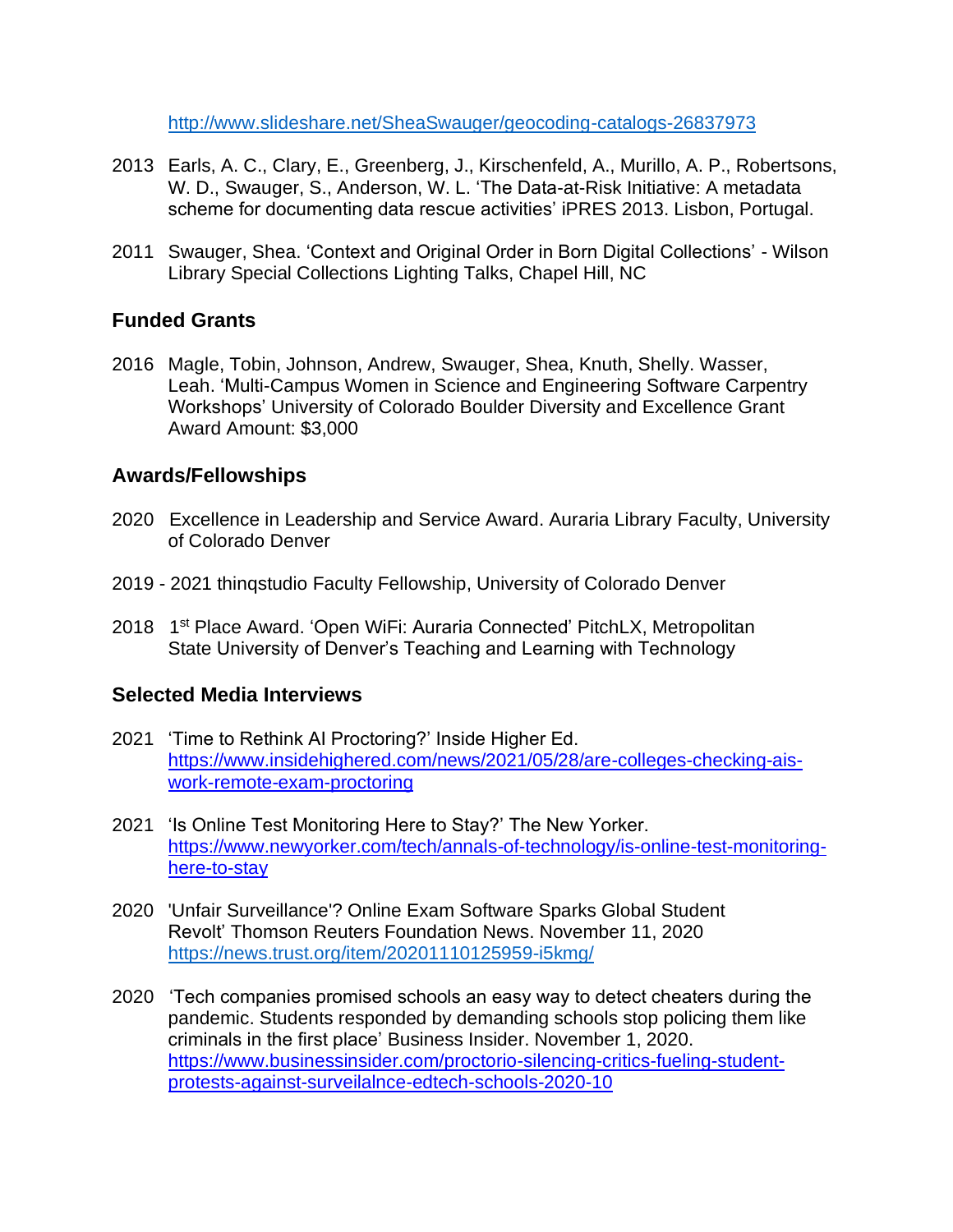- 2020 'Online Test Proctoring Claims to Prevent Cheating. But at What Cost?' Slate. October 26th, 2020. [https://slate.com/technology/2020/10/online-proctoring-proctoru-proctorio](https://slate.com/technology/2020/10/online-proctoring-proctoru-proctorio-cheating-research.html)[cheating-research.html](https://slate.com/technology/2020/10/online-proctoring-proctoru-proctorio-cheating-research.html)
- 2020 'An Exam Surveillance Company Is Trying to Silence Critics With Lawsuits,' Vice, Motherboard. October 21, 2020. [https://www.vice.com/en/article/7k9zjy/an-exam-surveillance-company-is-trying](https://www.vice.com/en/article/7k9zjy/an-exam-surveillance-company-is-trying-to-silence-critics-with-lawsuits)[to-silence-critics-with-lawsuits](https://www.vice.com/en/article/7k9zjy/an-exam-surveillance-company-is-trying-to-silence-critics-with-lawsuits)
- 2020 The Prison to School Pipeline' The ID and the Ego. October 14th, 2020. [https://anchor.fm/idandego/episodes/Episode-006-The-Prison-to-School-](https://anchor.fm/idandego/episodes/Episode-006-The-Prison-to-School-Pipeline-el2ati)[Pipeline-el2ati](https://anchor.fm/idandego/episodes/Episode-006-The-Prison-to-School-Pipeline-el2ati)
- 2020 'Students Are Rebelling Against Eye-Tracking Exam Surveillance Tools' Vice, Motherboard. September 24, 2020 [https://www.vice.com/en/article/n7wxvd/students-are-rebelling-against-eye](https://www.vice.com/en/article/n7wxvd/students-are-rebelling-against-eye-tracking-exam-surveillance-tools)[tracking-exam-surveillance-tools](https://www.vice.com/en/article/n7wxvd/students-are-rebelling-against-eye-tracking-exam-surveillance-tools)
- 2020 'Community and Technology' WHCR 90.3 FM. August 26, 2020 [https://www.youtube.com/watch?v=xLBqVVu2eBE&feature=emb\\_logo](https://www.youtube.com/watch?v=xLBqVVu2eBE&feature=emb_logo)

#### **Research Data**

- 2019 Andrew Johnson, Megan Bresnahan, Kathleen Fear, Elena Feinstein, Cynthia Hudson-Vitale, Erica Johns, Sherry Lake, Standa Pejsa, Sarah Pickle, Amanda Rinehart, Yasmeen Shorish, Cecilia Smith, Shea Swauger, Steve Van Tuyl, Mary Whelan, Christie Wiley, Jackie Wirz. 'Questions and Answers from DataQ Project' University of Colorado Boulder. <https://doi.org/10.25810/8ST3-AN76>
- 2016 Eaker, C.B., Fernandez, P., Swauger, S., Davis, M. 'Data from: Public Progress: Data Sharing of Agriculture Researchers and the Land-Grant University Mission', Issues in Science and Technology Librarianship.
- 2015 Swauger Shea, Vision, Todd J (2015) 'Data from: What factors influence where researchers deposit their data? A survey of researchers submitting to data repositories'. Dryad Digital Repository. <http://dx.doi.org/10.5061/dryad.51vs3>
- 2013 Greenberg, Jane, Swauger, Shea, Feinstein, Elena M. (2013) 'Data from: Metadata capital in a data repository'. Dryad Digital Repository. <http://dx.doi.org/10.5061/dryad.8c1p6>